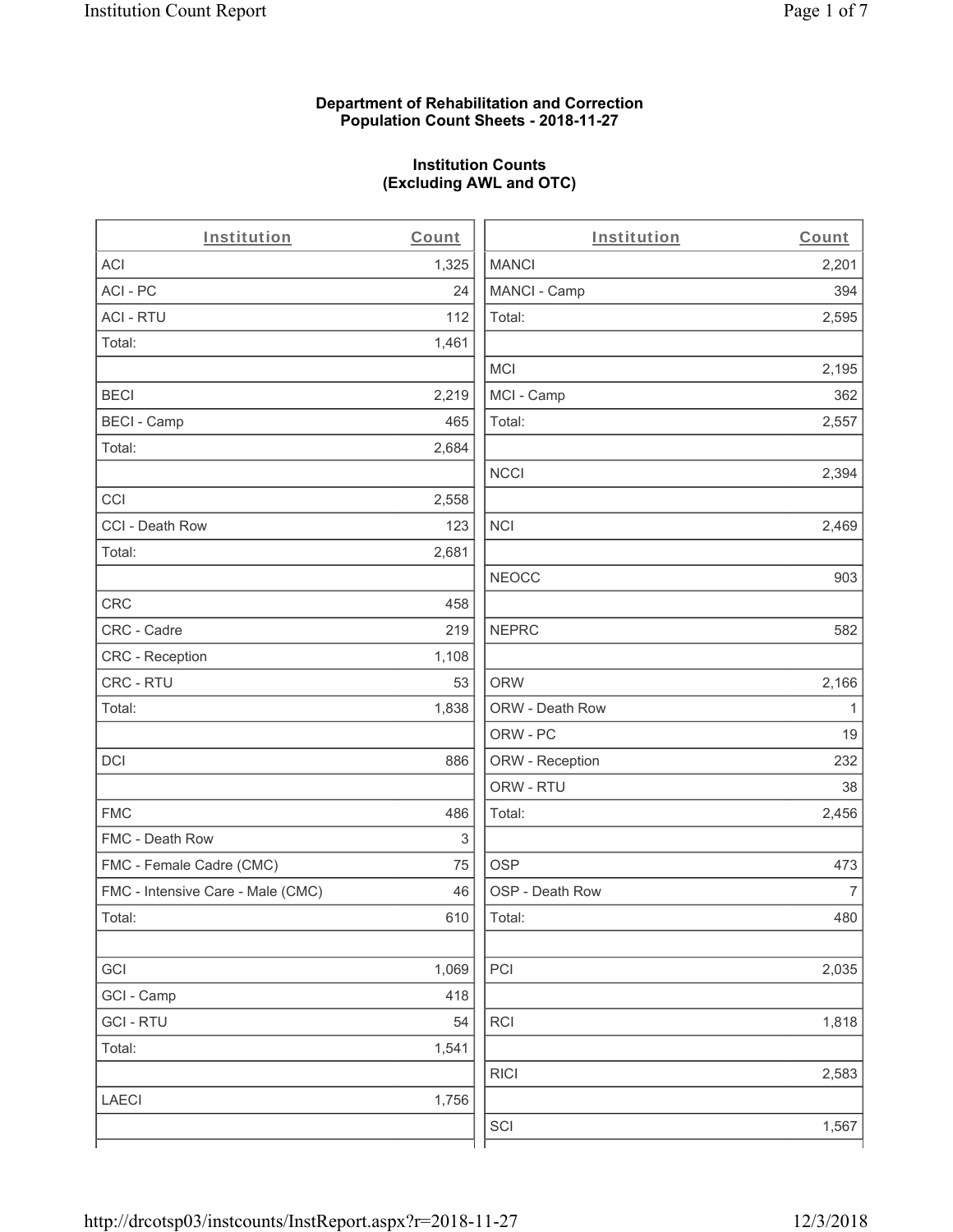|                          |       | <b>Total Population:</b> | 49,091 |
|--------------------------|-------|--------------------------|--------|
|                          |       |                          |        |
|                          |       | Total:                   | 1,340  |
|                          |       | WCI - RTU                | 29     |
| Total:                   | 2,256 | <b>WCI</b>               | 1,311  |
| MACI - Minimum           | 1,255 |                          |        |
| <b>MACI</b>              | 1,001 | Total:                   | 818    |
|                          |       | TOCI - PC                | 96     |
| Total:                   | 1,412 | <b>TOCI</b>              | 722    |
| <b>LORCI - Reception</b> | 1,012 |                          |        |
| LORCI - Cadre            | 129   | Total:                   | 1,373  |
| <b>LORCI</b>             | 271   | TCI - Camp               | 442    |
|                          |       | <b>TCI</b>               | 931    |
| LOCI                     | 2,260 |                          |        |
|                          |       | Total:                   | 1,320  |
| Total:                   | 2,416 | SOCF - RTU               | 58     |
| LECI - Camp              | 171   | <b>SOCF</b>              | 1,262  |
| LECI                     | 2,245 |                          |        |

\* The Total Population includes 30 Offenders with Reason Codes 30 & 31. \*\* The Total Population includes 38 Offenders with Reason Code 0A.

### **Male Population by Security Level (Include AWL and Exclude OTC)**

| Security Level         |                   | <b>Body</b> | AWL | (-OTC) | Total  |
|------------------------|-------------------|-------------|-----|--------|--------|
| Total Level 5          |                   | 117         | 3   | 3      | 117    |
| Total Level 4          |                   | 2,703       | 23  | 23     | 2,703  |
| Total Level 3          |                   | 11,503      | 144 | 124    | 11,523 |
| Total Level 2          |                   | 16,381      | 236 | 174    | 16,443 |
| Total Level 1          |                   | 14,156      | 144 | 82     | 14,218 |
| <b>Total Death Row</b> |                   | 135         |     |        | 135    |
|                        | <b>Total Male</b> | 44,995      | 551 | 407    | 45,139 |

#### **Female Population by Institution (Include AWL and Exclude OTC)**

| Institution              | <b>Body</b> | AWI |    | Total |
|--------------------------|-------------|-----|----|-------|
| <b>DCI</b>               | 886         |     | 4  | 889   |
| <b>FMC</b>               | 18          |     |    | 19    |
| FMC - Female Cadre (CMC) | 75          |     |    | 76    |
| <b>NEPRC</b>             | 582         | 12  | 4  | 590   |
| <b>ORW</b>               | 2,165       | 54  | 32 | 2,187 |
|                          |             |     |    |       |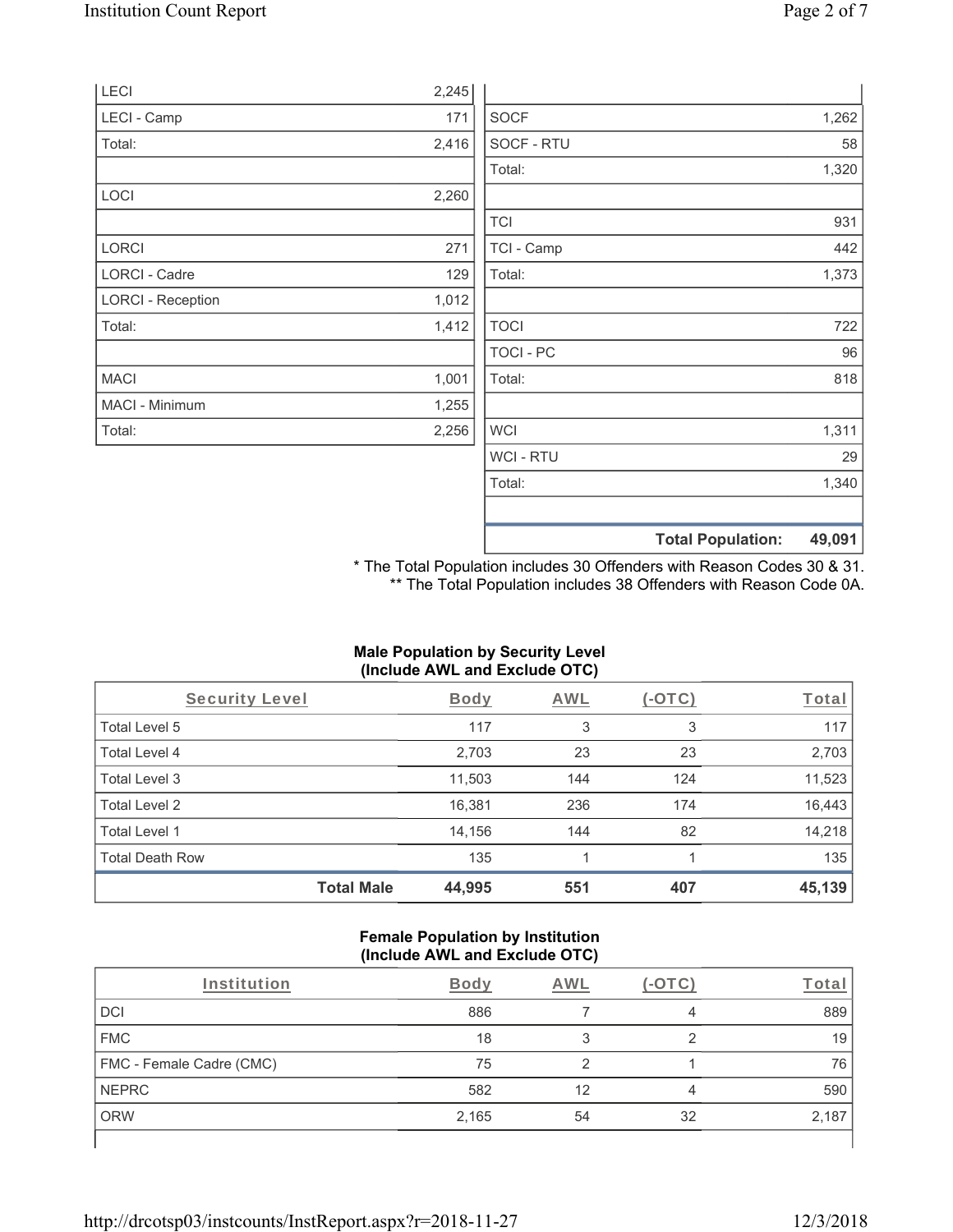| ORW - Death Row        |                          |        | 0   |     |        |
|------------------------|--------------------------|--------|-----|-----|--------|
| ORW - PC               |                          | 19     | 0   |     | 19     |
| <b>ORW</b> - Reception |                          | 232    | 4   | 4   | 232    |
| <b>ORW - RTU</b>       |                          | 38     | 0   |     | 38     |
|                        | <b>Total Female</b>      | 4,016  | 82  | 47  | 4,051  |
|                        | <b>Total Population:</b> | 49,011 | 633 | 454 | 49,190 |

### **Male Population by Institution: Security Level 5 (Include AWL and Exclude OTC)**

|                | <b>Total Level 5</b> | 117            | 3                   | 3              | 117            |
|----------------|----------------------|----------------|---------------------|----------------|----------------|
| <b>WCI-RTU</b> |                      |                | $\Omega$            | $\Omega$       |                |
| <b>TOCI</b>    |                      | 6              | $\mathbf 0$         | $\mathbf 0$    | 6              |
| <b>TCI</b>     |                      |                | $\mathbf 0$         | $\mathbf 0$    | $\mathbf{1}$   |
| <b>SOCF</b>    |                      | 45             | 1                   | 1              | 45             |
| <b>RICI</b>    |                      |                | $\mathbf 0$         | 0              | 1              |
| <b>RCI</b>     |                      | 3              | $\mathbf 0$         | $\mathbf 0$    | 3              |
| <b>OSP</b>     |                      | 44             | $\overline{2}$      | $\overline{2}$ | 44             |
| <b>NEOCC</b>   |                      | 5              | $\mathbf 0$         | 0              | 5              |
| <b>MANCI</b>   |                      | $\overline{4}$ | $\mathsf{O}\xspace$ | $\mathbf 0$    | $\overline{4}$ |
| <b>MACI</b>    |                      |                | $\mathbf 0$         | $\mathbf 0$    |                |
| LECI           |                      | 3              | $\mathbf 0$         | $\mathbf 0$    | $\sqrt{3}$     |
| GCI            |                      |                | $\mathbf 0$         | 0              | 1              |
| CRC            |                      | $\overline{2}$ | $\mathbf 0$         | 0              | $\overline{2}$ |
| Institution    |                      | Body           | <b>AWL</b>          | $(-OTC)$       | Total          |
|                |                      |                |                     |                |                |

### **Male Population by Institution: Security Level 4 (Include AWL and Exclude OTC)**

| Institution                       | Body | AWL | $(-OTC)$       | Total |
|-----------------------------------|------|-----|----------------|-------|
| ACI                               | 9    |     |                | 9     |
| <b>BECI</b>                       | 0    |     |                |       |
| <b>BECI - Camp</b>                |      | 0   | $\Omega$       |       |
| CCI                               | 2    | U   | $\Omega$       |       |
| CRC                               | 24   | 2   | $\mathfrak{p}$ | 24    |
| CRC - Reception                   | 11   |     |                | 11    |
| CRC - RTU                         | 11   |     |                | 11    |
| <b>FMC</b>                        | 3    | 0   | $\Omega$       | 3     |
| FMC - Intensive Care - Male (CMC) |      |     | U              |       |
| GCI                               |      |     |                |       |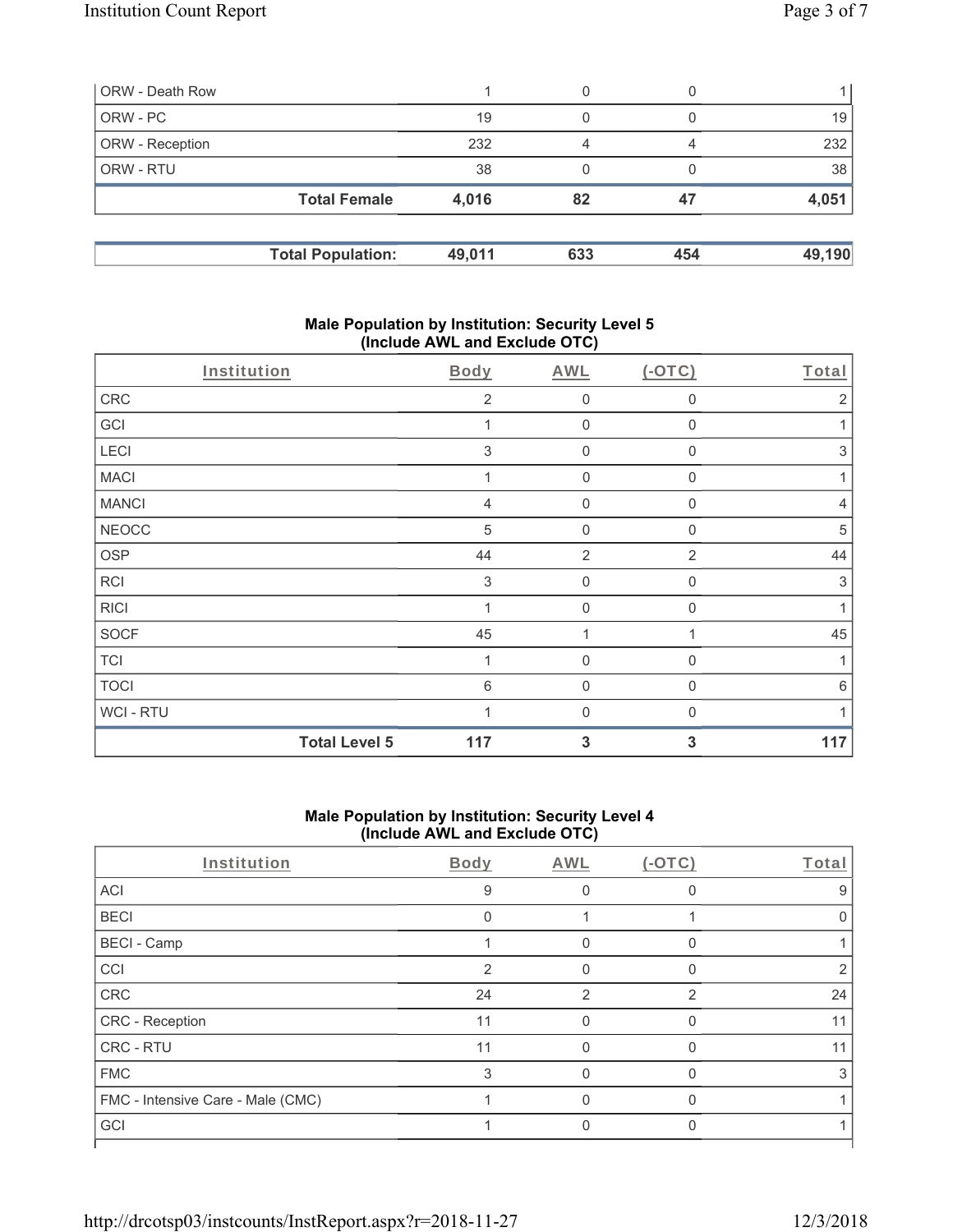| LAECI                    |                      | $\sqrt{3}$     | $\mathbf 0$         | $\mathsf{O}\xspace$ | 3            |
|--------------------------|----------------------|----------------|---------------------|---------------------|--------------|
| LECI                     |                      | 36             | $\mathsf 0$         | $\mathsf{O}\xspace$ | 36           |
| LOCI                     |                      | $\mathbf{1}$   | $\mathbf 5$         | $\mathbf 5$         | $\mathbf{1}$ |
| LORCI                    |                      | 12             | $\,$ 3 $\,$         | 3                   | 12           |
| <b>LORCI - Reception</b> |                      | 1              | $\mathsf{O}\xspace$ | $\mathsf 0$         | $\mathbf{1}$ |
| <b>MACI</b>              |                      | 64             | $\mathsf 0$         | $\mathsf{O}\xspace$ | 64           |
| <b>MANCI</b>             |                      | 30             | $\sqrt{2}$          | $\sqrt{2}$          | $30\,$       |
| MCI                      |                      | 1              | $\mathbf{1}$        | 1                   | 1            |
| NCI                      |                      | $\overline{2}$ | $\mathsf 0$         | $\mathsf{O}\xspace$ | $\sqrt{2}$   |
| <b>NEOCC</b>             |                      | 22             | $\mathbf 0$         | $\mathbf 0$         | 22           |
| OSP                      |                      | 402            | $\mathbf 0$         | $\mathsf{O}\xspace$ | 402          |
| PCI                      |                      | 1              | $\mathsf 0$         | $\mathsf{O}\xspace$ | 1            |
| RCI                      |                      | 28             | $\mathsf 0$         | $\mathsf 0$         | 28           |
| R C                      |                      | $\mathfrak{S}$ | $\mathbf 0$         | $\mathsf{O}\xspace$ | $\sqrt{3}$   |
| <b>SOCF</b>              |                      | 1,205          | $\,6\,$             | $\,6\,$             | 1,205        |
| SOCF - RTU               |                      | 58             | $\mathsf{O}\xspace$ | $\mathsf{O}\xspace$ | 58           |
| TCI                      |                      | $\sqrt{5}$     | $\mathbf 0$         | $\mathsf{O}\xspace$ | $\sqrt{5}$   |
| <b>TOCI</b>              |                      | 704            | $\sqrt{2}$          | $\overline{2}$      | 704          |
| TOCI - PC                |                      | 22             | $\mathbf 0$         | $\mathsf 0$         | 22           |
| <b>WCI</b>               |                      | 28             | $\mathbf{1}$        | 1                   | 28           |
| WCI - RTU                |                      | 12             | $\mathbf 0$         | $\mathsf 0$         | 12           |
|                          | <b>Total Level 4</b> | 2,703          | 23                  | 23                  | 2,703        |

## **Male Population by Institution: Security Level 3 (Include AWL and Exclude OTC)**

| Institution                       | Body        | AWL            | $(-OTC)$     | Total |
|-----------------------------------|-------------|----------------|--------------|-------|
| <b>ACI</b>                        | 13          | $\mathbf 0$    | 0            | 13    |
| <b>BECI</b>                       | 2           | $\overline{2}$ | 2            | 2     |
| <b>CRC</b>                        | 109         | 3              | 3            | 109   |
| CRC - Cadre                       | 113         | 0              | 0            | 113   |
| <b>CRC - Reception</b>            | 647         | 16             | 16           | 647   |
| CRC - RTU                         | 41          | $\mathbf 0$    | 0            | 41    |
| CRC - Youth                       | $\mathbf 0$ | 1              | $\mathbf{1}$ | 0     |
| <b>FMC</b>                        | 11          | $\overline{2}$ | 0            | 13    |
| FMC - Intensive Care - Male (CMC) | 3           | $\mathbf 0$    | $\mathbf{0}$ | 3     |
| <b>LAECI</b>                      | 9           | $\mathbf 0$    | $\mathbf{0}$ | 9     |
| LECI                              | 2,206       | 18             | 11           | 2,213 |
| <b>LOCI</b>                       | 3           | 0              | 0            | 3     |
| <b>LORCI</b>                      | 60          | 27             | 27           | 60    |
| <b>LORCI - Cadre</b>              | 10          | $\overline{0}$ | $\mathbf{0}$ | 10    |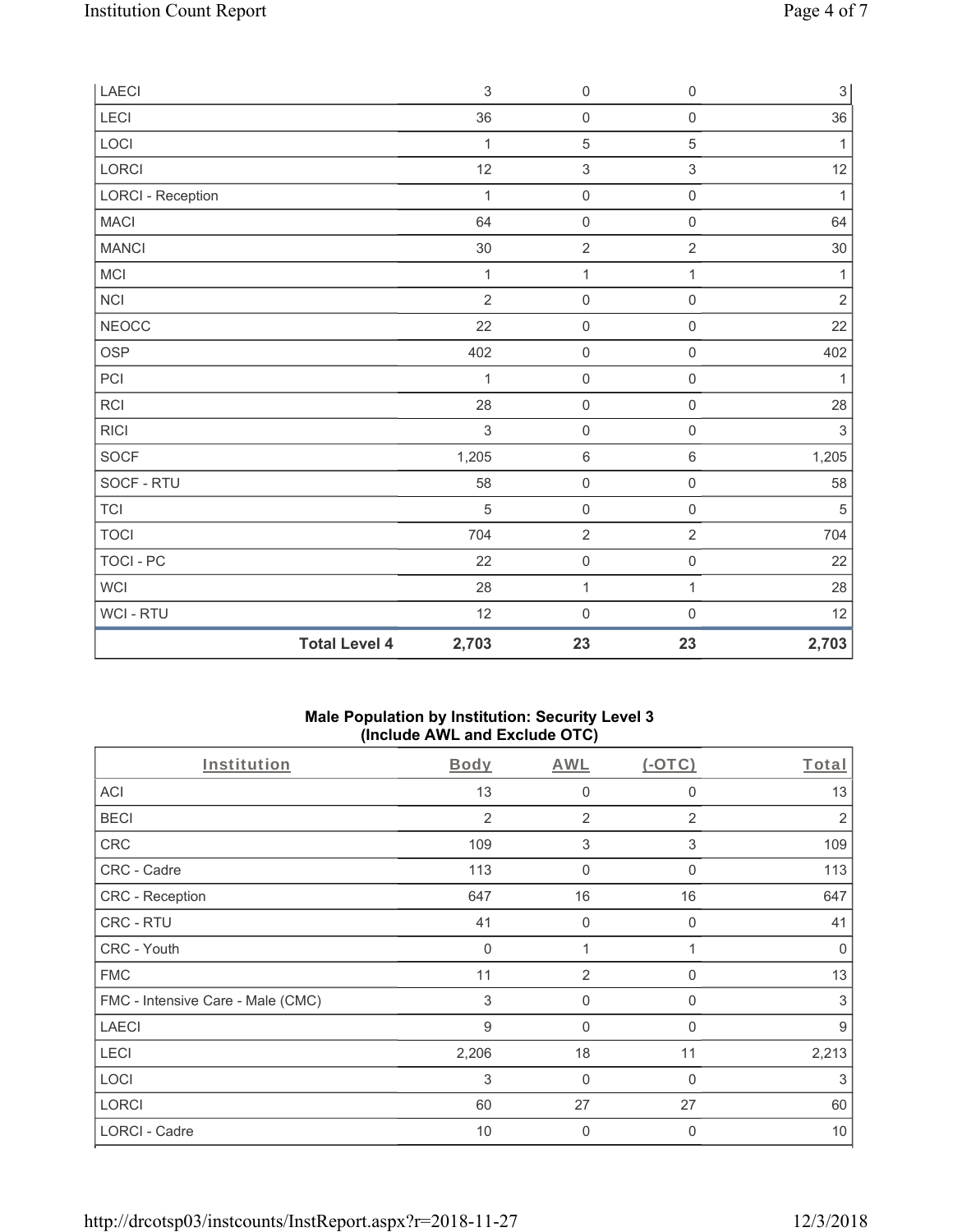| <b>LORCI - Reception</b> |                      | 458            | 5                | $\overline{4}$      | 459            |
|--------------------------|----------------------|----------------|------------------|---------------------|----------------|
| <b>MACI</b>              |                      | 844            | $\overline{2}$   | $\overline{2}$      | 844            |
| <b>MANCI</b>             |                      | 2,138          | 20               | 16                  | 2,142          |
| <b>MCI</b>               |                      | 1              | $\mathbf 0$      | $\mathsf{O}\xspace$ | 1              |
| NCCI                     |                      | $\overline{4}$ | $\mathbf 0$      | $\mathsf{O}\xspace$ | $\overline{4}$ |
| NCI                      |                      | 1              | $\mathbf 0$      | $\mathsf{O}\xspace$ | 1              |
| <b>NEOCC</b>             |                      | 876            | $\boldsymbol{9}$ | $\overline{7}$      | 878            |
| OSP                      |                      | 6              | $\mathbf 0$      | $\mathsf{O}\xspace$ | $\,6\,$        |
| PCI                      |                      | 34             | $\sqrt{3}$       | $\mathbf 0$         | 37             |
| RCI                      |                      | 1,630          | 15               | 14                  | 1,631          |
| <b>RICI</b>              |                      | $\,8\,$        | $\mathbf 0$      | $\mathbf 0$         | $\,8\,$        |
| SOCF                     |                      | 11             | $\mathbf 0$      | $\boldsymbol{0}$    | 11             |
| <b>TCI</b>               |                      | 885            | $\,6\,$          | $\,6\,$             | 885            |
| TCI - Camp               |                      | $\overline{2}$ | $\mathbf 0$      | $\mathsf{O}\xspace$ | $\overline{2}$ |
| <b>TOCI</b>              |                      | 12             | 1                | 1                   | 12             |
| TOCI - PC                |                      | 74             | $\mathbf 0$      | $\mathsf{O}\xspace$ | 74             |
| <b>WCI</b>               |                      | 1,279          | 14               | 14                  | 1,279          |
| WCI - RTU                |                      | 13             | $\mathbf 0$      | $\boldsymbol{0}$    | 13             |
|                          | <b>Total Level 3</b> | 11,503         | 144              | 124                 | 11,523         |

## **Male Population by Institution: Security Level 2 (Include AWL and Exclude OTC)**

| Institution                       | <b>Body</b> | <b>AWL</b>          | $(-OTC)$            | Total |
|-----------------------------------|-------------|---------------------|---------------------|-------|
| ACI                               | 723         | $\sqrt{3}$          | 2                   | 724   |
| ACI-PC                            | 17          | $\mathbf 0$         | $\boldsymbol{0}$    | 17    |
| <b>ACI - RTU</b>                  | 81          | $\mathbf 0$         | $\boldsymbol{0}$    | 81    |
| <b>BECI</b>                       | 1,493       | 23                  | 12                  | 1,504 |
| CCI                               | 2,016       | 22                  | 15                  | 2,023 |
| CRC                               | 171         | $\overline{7}$      | 6                   | 172   |
| CRC - Cadre                       | 105         | $\boldsymbol{0}$    | 0                   | 105   |
| CRC - Reception                   | 339         | 14                  | 14                  | 339   |
| <b>FMC</b>                        | 22          | $\overline{2}$      | $\boldsymbol{0}$    | 24    |
| FMC - Intensive Care - Male (CMC) | 12          | $\mathbf 0$         | $\mathsf{O}\xspace$ | 12    |
| GCI                               | 384         | $\overline{4}$      | $\overline{2}$      | 386   |
| <b>GCI-RTU</b>                    | 42          | $\mathbf 0$         | $\boldsymbol{0}$    | 42    |
| <b>LAECI</b>                      | 1,108       | 25                  | 19                  | 1,114 |
| LOCI                              | 1,217       | $\overline{7}$      | 6                   | 1,218 |
| LORCI                             | 138         | 29                  | 25                  | 142   |
| LORCI - Cadre                     | 113         | $\mathsf{O}\xspace$ | $\boldsymbol{0}$    | 113   |
| <b>LORCI - Reception</b>          | 366         | 4                   | 4                   | 366   |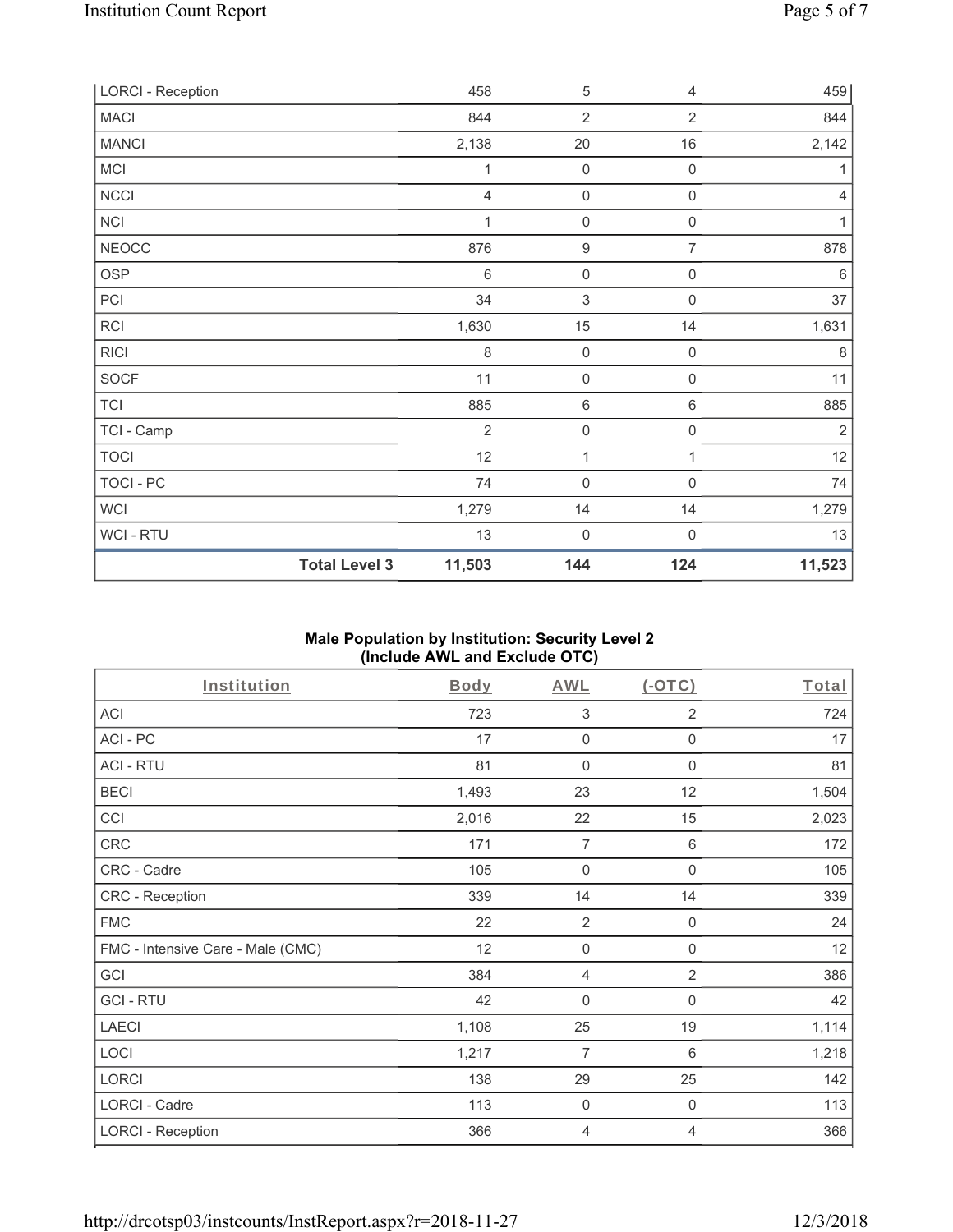| <b>MACI</b>    |                      | 92             | 0                | $\mathbf 0$  | 92               |
|----------------|----------------------|----------------|------------------|--------------|------------------|
| <b>MANCI</b>   |                      | 4              | 1                | 1            | $\overline{4}$   |
| <b>MCI</b>     |                      | 1,598          | 17               | 15           | 1,600            |
| MCI - Camp     |                      | 1              | 0                | $\mathbf 0$  | 1                |
| <b>NCCI</b>    |                      | 1,200          | 18               | 16           | 1,202            |
| <b>NCI</b>     |                      | 1,636          | 21               | 17           | 1,640            |
| PCI            |                      | 896            | 8                | 2            | 902              |
| <b>RCI</b>     |                      | 155            | $\mathbf 0$      | $\mathbf 0$  | 155              |
| <b>RICI</b>    |                      | 1,445          | 22               | 13           | 1,454            |
| SCI            |                      | 993            | 9                | 5            | 997              |
| <b>TCI</b>     |                      | 1              | $\boldsymbol{0}$ | $\mathbf 0$  |                  |
| TCI - Camp     |                      | $9$            | $\mathbf 0$      | 0            | $\boldsymbol{9}$ |
| <b>WCI</b>     |                      | 3              | $\mathbf 0$      | $\mathbf 0$  | $\sqrt{3}$       |
| <b>WCI-RTU</b> |                      | $\overline{1}$ | $\mathbf 0$      | $\mathbf{0}$ | 1                |
|                | <b>Total Level 2</b> | 16,381         | 236              | 174          | 16,443           |

### **Male Population by Institution: Security Level 1 (Include AWL and Exclude OTC)**

| Institution                       | Body        | <b>AWL</b>          | $(-OTC)$            | Total          |
|-----------------------------------|-------------|---------------------|---------------------|----------------|
| <b>ACI</b>                        | 580         | $\overline{4}$      | 1                   | 583            |
| ACI-PC                            | 7           | $\mathbf 0$         | $\mathbf 0$         | $\overline{7}$ |
| <b>ACI - RTU</b>                  | 31          | $\mathbf 0$         | $\mathbf 0$         | 31             |
| <b>BECI</b>                       | 722         | 13                  | $\,6\,$             | 729            |
| <b>BECI - Camp</b>                | 464         | $\mathsf{O}\xspace$ | $\mathsf{O}\xspace$ | 464            |
| CCI                               | 539         | $\mathbf{1}$        | $\mathbf 0$         | 540            |
| CRC                               | 88          | $\sqrt{5}$          | $\overline{4}$      | 89             |
| CRC - Cadre                       | 1           | $\mathsf{O}\xspace$ | $\mathsf{O}\xspace$ | 1              |
| CRC - Reception                   | 107         | $\overline{4}$      | 3                   | 108            |
| CRC - RTU                         | 1           | $\mathsf{O}\xspace$ | $\mathbf 0$         | 1              |
| <b>FMC</b>                        | 432         | $\overline{4}$      | $\overline{2}$      | 434            |
| FMC - Intensive Care - Male (CMC) | 30          | $\mathsf{O}\xspace$ | $\mathbf 0$         | 30             |
| GCI                               | 683         | $\boldsymbol{9}$    | $\overline{2}$      | 690            |
| GCI - Camp                        | 418         | 1                   | $\mathsf{O}\xspace$ | 419            |
| <b>GCI-RTU</b>                    | 12          | $\mathsf{O}\xspace$ | $\mathbf 0$         | 12             |
| <b>LAECI</b>                      | 636         | $\boldsymbol{9}$    | 5                   | 640            |
| LECI                              | $\mathbf 0$ | $\overline{2}$      | $\mathbf{1}$        | $\mathbf{1}$   |
| LECI - Camp                       | 171         | $\mathsf{O}\xspace$ | $\boldsymbol{0}$    | 171            |
| LOCI                              | 1,039       | $\overline{7}$      | 4                   | 1,042          |
| <b>LORCI</b>                      | 61          | 11                  | 10                  | 62             |
| <b>LORCI - Cadre</b>              | 6           | $\mathsf{O}\xspace$ | $\boldsymbol{0}$    | $\,6\,$        |